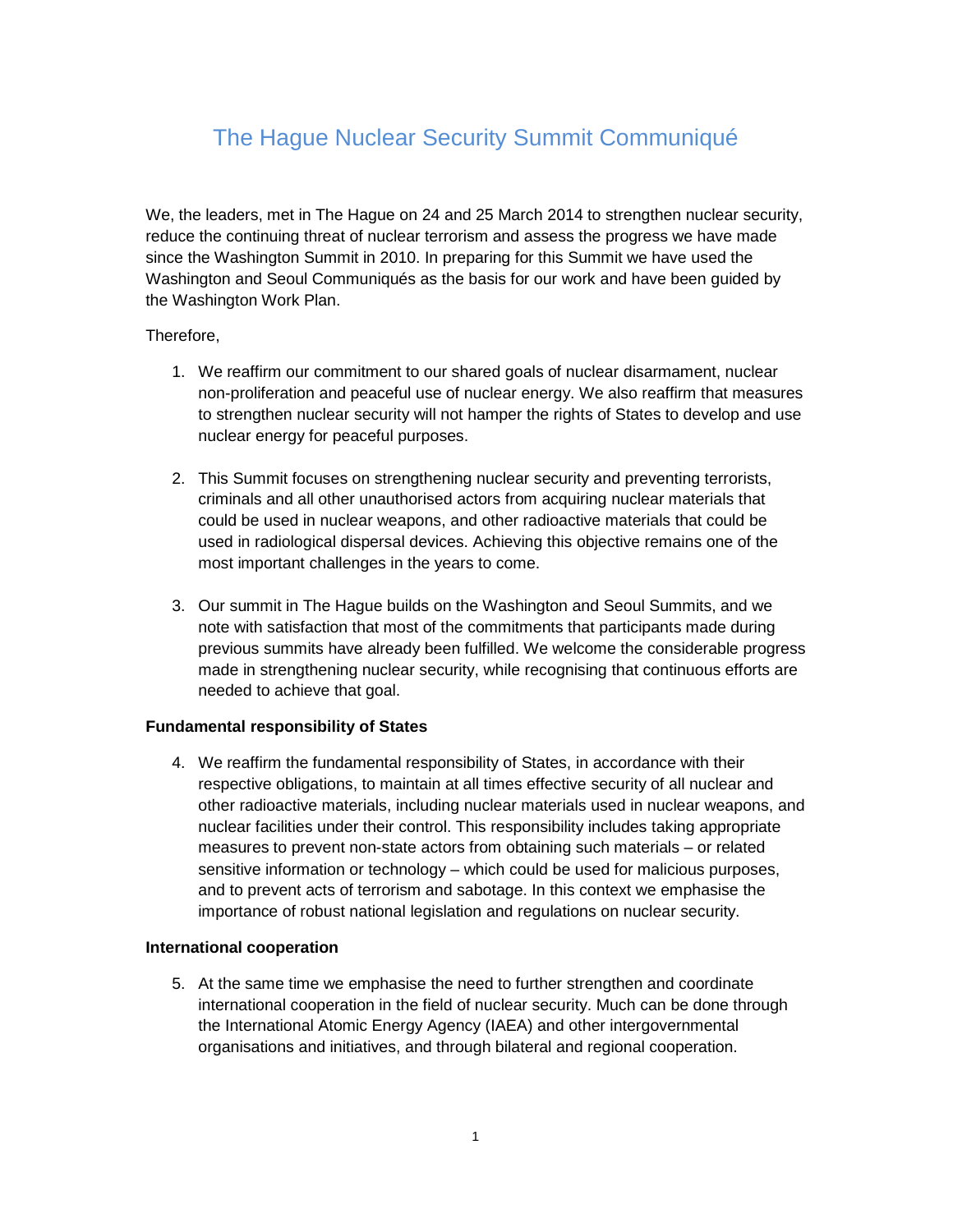- 6. International cooperation fosters the capacity of States to build and sustain a strong nuclear security culture and effectively combat nuclear terrorism or other criminal threats. We encourage States, regulatory bodies, research and technical support organisations, the nuclear industry and other relevant stakeholders, within their respective responsibilities, to build such a security culture and share good practices and lessons learned at national, regional and international level.
- 7. We support stronger international and regional cooperation with regard to education, awareness raising and training, including through nuclear security centres of excellence and support. We therefore welcome the expansion of nuclear security networks for education, and for training and support, by the IAEA and other international organisations.

#### **Strengthened international nuclear security architecture**

8. We recognise the need for a strengthened and comprehensive international nuclear security architecture, consisting of legal instruments, international organisations and initiatives, internationally accepted guidance and good practices.

#### **Legal instruments**

- 9. We encourage States that have not yet done so to become party to the Convention on the Physical Protection of Nuclear Material (CPPNM) and to ratify its 2005 amendment. We welcome the new ratifications of the CPPNM amendment since the Seoul Summit. As foreseen in Seoul, we will continue to work towards the entry into force of the 2005 amendment later this year. We stress the need for all contracting parties to comply fully with all its provisions.
- 10. We underline the importance of the International Convention for the Suppression of Acts of Nuclear Terrorism and stress the need for all contracting Parties to comply fully with all its provisions. We welcome the new ratifications and accessions since the Seoul Summit and encourage all States to become party to this Convention.
- 11. We welcome efforts aimed at developing model legislation on nuclear security, which could provide States with building blocks to develop comprehensive national legislation in accordance with their own legal systems and internal legal processes.

#### **Role of the International Atomic Energy Agency**

12. We reaffirm the essential responsibility and the central role of the IAEA in the international nuclear security architecture. We welcome the increased prominence of nuclear security in the Agency's work and its leading role in coordinating activities among international organisations and other international initiatives. The International Conference on Nuclear Security: Enhancing Global Efforts of July 2013 demonstrated the IAEA's ability to enhance political awareness and to address policy, technical and regulatory aspects of nuclear security.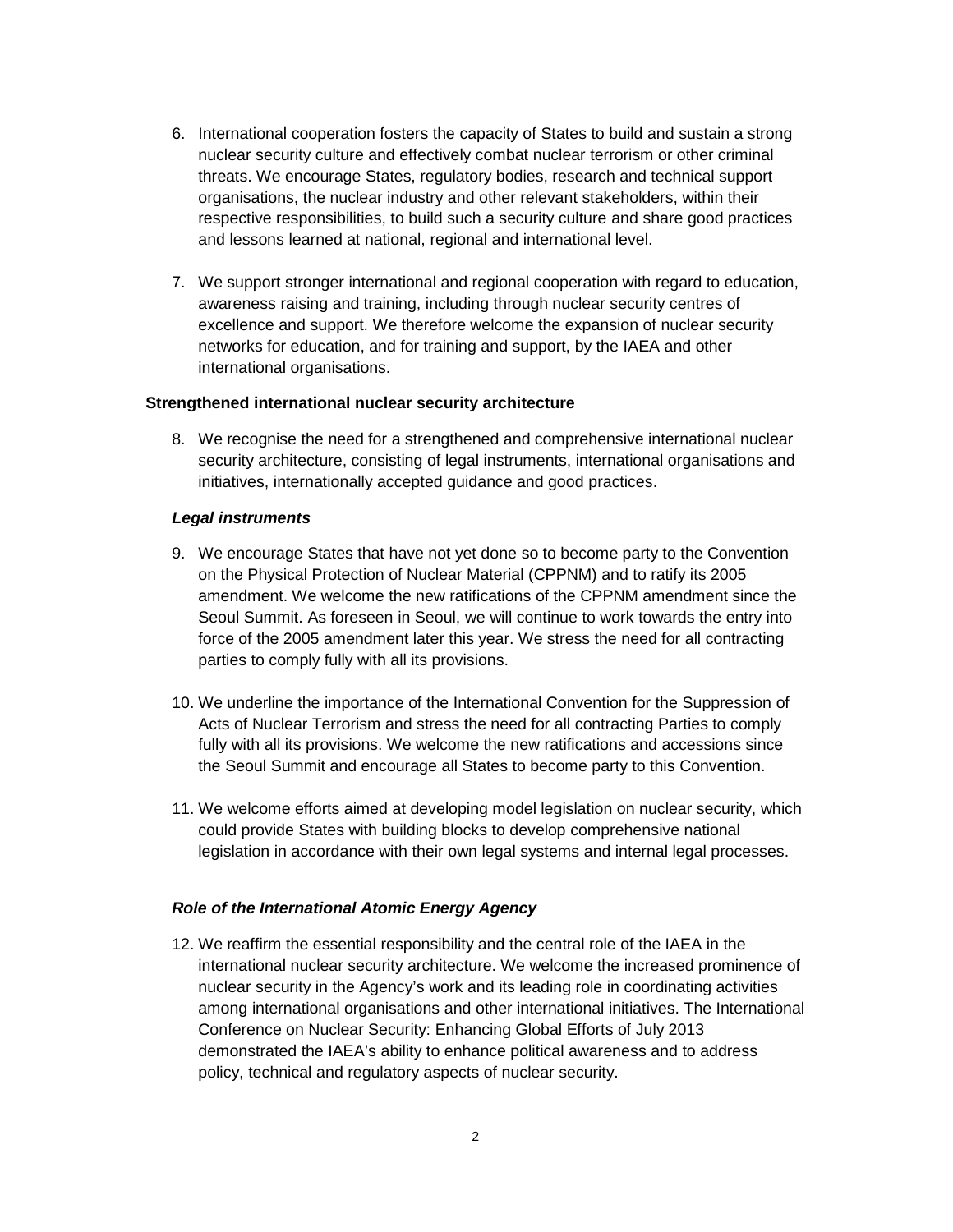- 13. We attach great value to the Agency's support for national efforts to improve nuclear security. Its nuclear security guidance, contained in the IAEA Nuclear Security Series of publications, provides the basis for effective nuclear security measures at national level. We encourage all States to utilise this guidance as appropriate.
- 14. We welcome the Integrated Nuclear Security Support Plans (INSSP) with which the IAEA assists States in consolidating their nuclear security needs into comprehensive plans. We encourage States to use their INSSPs for making progress in nuclear security, as appropriate.
- 15. We underline the benefits of IAEA review and advisory services provided through mechanisms such as the International Physical Protection Advisory Service (IPPAS). To date, 62 IPPAS missions have been undertaken in 40 countries. While acknowledging the voluntary nature of these services, we encourage all States to utilise them and share the lessons learned without detriment to the protection of sensitive information.
- 16. The role of the IAEA will be crucial in the years ahead. Therefore we encourage greater political, technical and financial support for the IAEA, including through its Nuclear Security Fund, to ensure that it has the resources and expertise needed to carry out its mandated nuclear security activities.

# **Role of the United Nations**

17. We welcome the significant contribution made by the United Nations to strengthening nuclear security – particularly in promoting the ratification and effective implementation of international conventions and protocols against terrorism, including nuclear terrorism – as well as the work undertaken by the UN Security Council Committee, established pursuant to resolution 1540. We urge States to fully implement resolution 1540 and subsequent resolutions, and to continue to report such efforts on a regular basis. We also recognise the important contribution of the United Nations to disarmament and non-proliferation.

## **Role of other international initiatives**

- 18. We recognise the contribution made by the Global Initiative to Combat Nuclear Terrorism (GICNT) and the Global Partnership Against the Spread of Weapons and Materials of Mass Destruction since the 2010 and 2012 Nuclear Security Summits, within their respective mandates and memberships. Both have expanded in membership and have become valuable platforms for coordination and cooperation on nuclear security.
- 19. We welcome regional initiatives, which play an important role in strengthening nuclear security collaboration within regions while supporting overall nuclear security goals. We welcome continued developments in this area.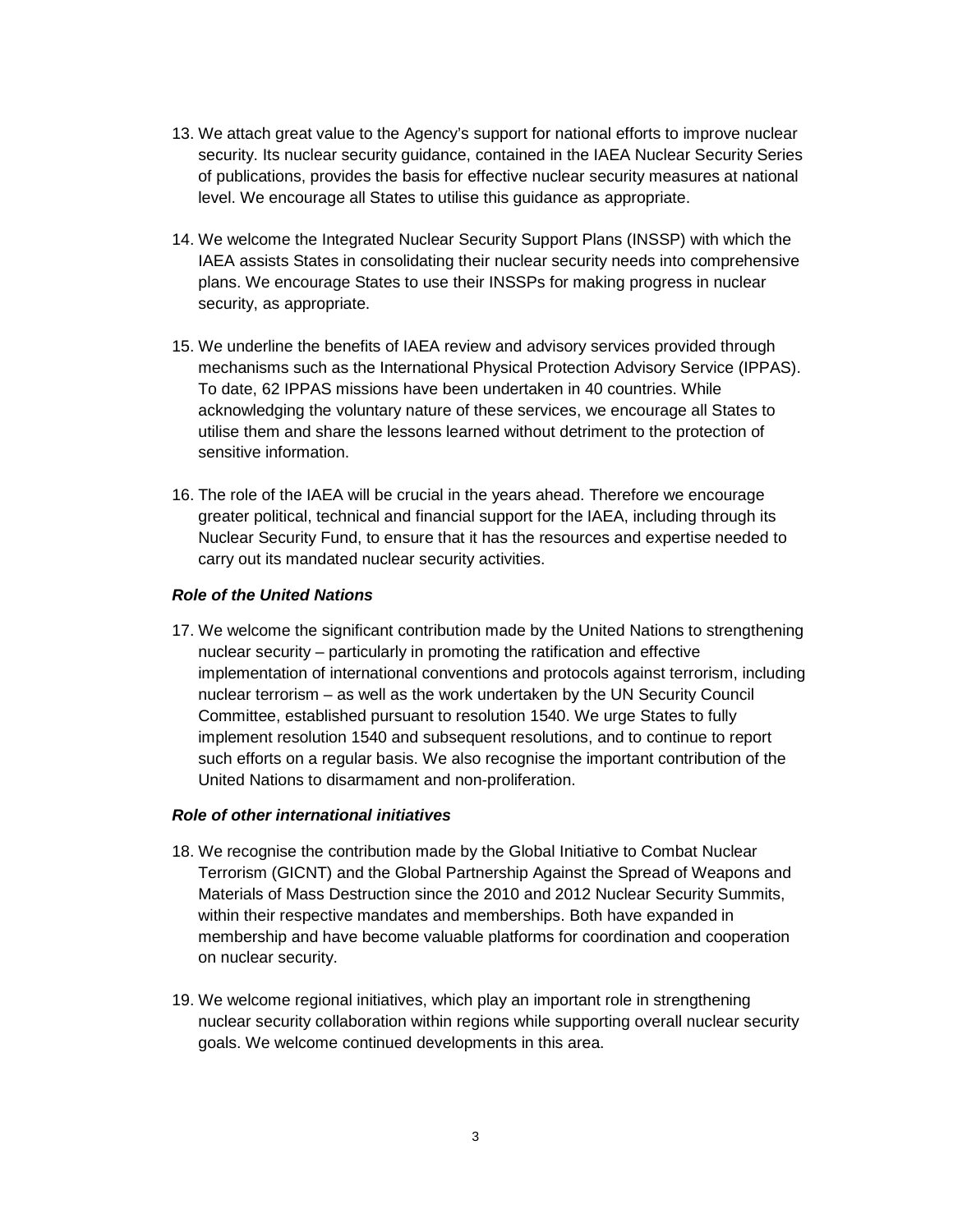## **Voluntary measures**

20. We have identified a range of voluntary measures States may consider taking to show that they have established effective security of their nuclear materials and facilities while protecting sensitive information. Such voluntary measures may include publishing information about national laws, regulations and organisational structures; exchanging good practices; inviting IAEA review and advisory services and other reviews and following up on their conclusions; providing information through relevant existing reporting mechanisms and forums; further developing training of personnel involved in nuclear security by setting up and stimulating participation in training courses and applying domestic certification schemes. We note that many of the States participating in this summit already take such measures, in some cases in a regional context, and are using them to showcase their nuclear security efforts, thereby building national and international confidence in the effectiveness of their nuclear security regimes.

# **Nuclear material**

- 21. We recognise that highly enriched uranium (HEU) and separated plutonium require special precautions and that it is of great importance that they are appropriately secured, consolidated and accounted for. Over the past four years we have made considerable progress in safe, secure and timely consolidation inside countries and in removal to other countries for disposal. Furthermore, a considerable amount of HEU has been down-blended to low-enriched uranium (LEU) and separated plutonium converted to mixed oxide (MOX) fuel. We encourage States to minimise their stocks of HEU and to keep their stockpile of separated plutonium to the minimum level, both as consistent with national requirements.
- 22. We encourage States to continue to minimise the use of HEU through the conversion of reactor fuel from HEU to LEU, where technically and economically feasible, and in this regard welcome cooperation on technologies facilitating such conversion. Similarly, we will continue to encourage and support efforts to use non-HEU technologies for the production of radioisotopes, including financial incentives, taking into account the need for an assured and reliable supply of medical isotopes.

#### **Radioactive sources and materials**

23. Radioactive sources are used in every country in the world, whether in industry, medicine, agriculture or research. At the same time, high-activity radioactive sources can be used for malicious acts. We have made progress in better protecting sources, inter alia through national registers. Considerably more States have amended their national legislation and regulations, taking into account the guidance in the IAEA Code of Conduct on the Safety and Security of Radioactive Sources and Nuclear Security Series recommendations. We are committed to promoting this guidance, first and foremost through the IAEA. We seek to secure all radioactive sources, consistent with international guidance.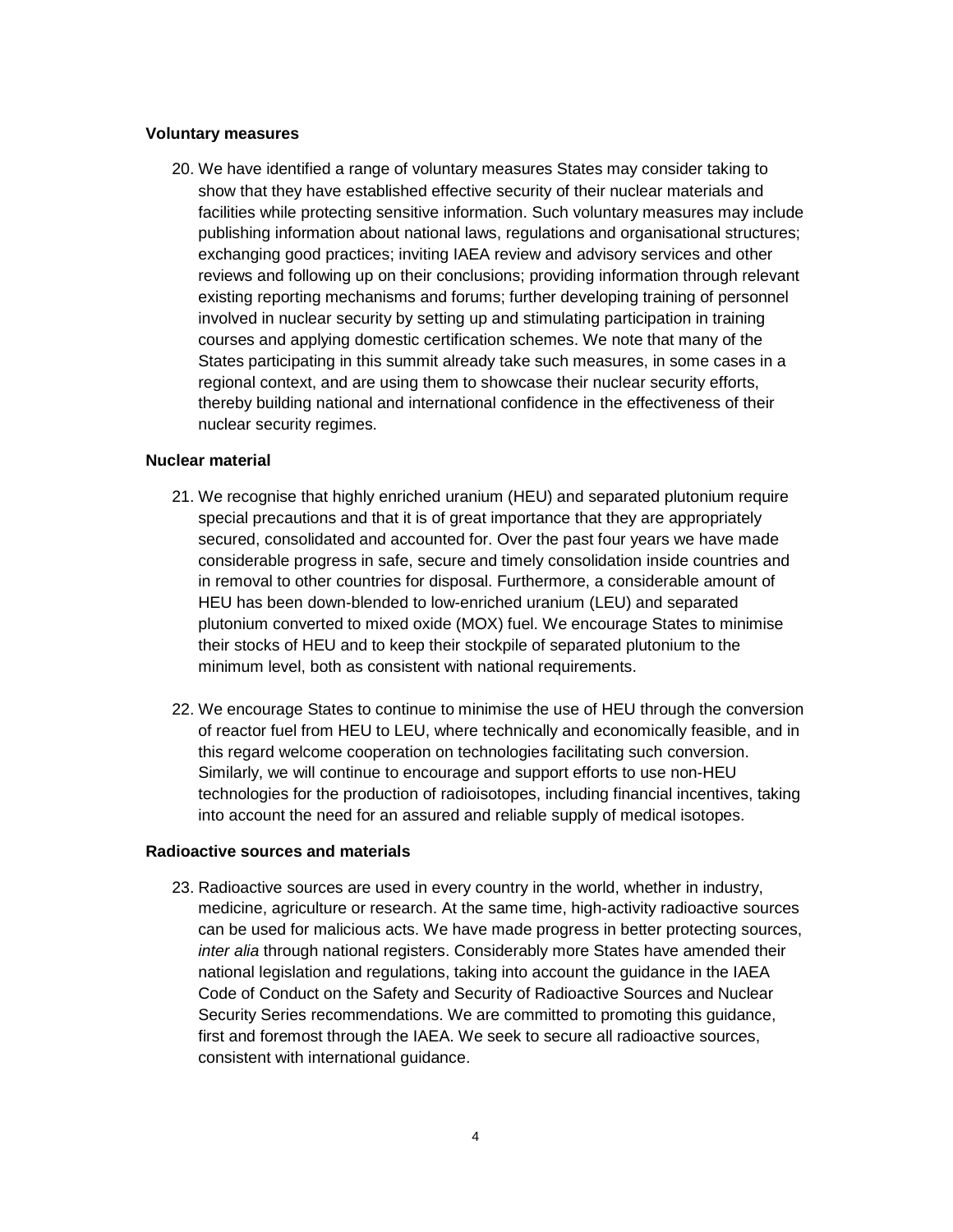24. We encourage States which have not yet done so to establish appropriate security plans for the management of spent nuclear fuel and high-level radioactive waste.

## **Nuclear security and safety**

- 25. We recognise that nuclear security and safety have the common aim of protecting human health, society and the environment. We reaffirm that nuclear safety measures and nuclear security measures need to be designed and managed in a coherent and coordinated manner in the specific areas where nuclear security and nuclear safety overlap. In these areas, efforts to further improve nuclear security might benefit from experience gained with nuclear safety. We emphasise the need to develop a nuclear security culture, with a particular focus on the coordination of safety and security. Sharing good practices, without detriment to the protection of sensitive information, might also be beneficial. The principle of continuous improvement applies to both safety and security. In this regard we acknowledge the IAEA Nuclear Security Guidance Committee and the IAEA Commission on Safety Standards and their activities aimed at properly addressing safety and security interface issues.
- 26. We reaffirm the need to maintain effective emergency preparedness, response and mitigation capabilities in a manner that addresses both nuclear security and nuclear safety.

# **Nuclear industry**

- 27. Nuclear operators have the primary responsibility to secure their nuclear material and as such have an important role to play in maintaining and strengthening nuclear security. Operators' security systems should be effective and place a strong emphasis on an effective security culture, physical protection and material accountancy. This needs to be demonstrated nationally by regular routine tests and evaluations, including performance testing and self-evaluation where appropriate. We take note of the emerging interest in using performance-based regulations where appropriate. We support a more intensive dialogue between operators and government bodies, including the national regulator, which should be functionally independent, with a view to improving nuclear security regulations and regulatory effectiveness.
- 28. In this regard, we recognise the holding of the Nuclear Industry Summit organised as a side event to this Nuclear Security Summit as a positive engagement by the industry with nuclear security issues.

## **Information and cyber security**

29. We recognise the growing importance of information security, including information held on computer systems, related to nuclear material and technology. Security is essential to preventing unauthorised actors from obtaining information, technology and expertise required for acquiring and using nuclear materials for malicious purposes. In these areas further cooperation between government, industry and academia is desirable. We promote a nuclear security culture that emphasises the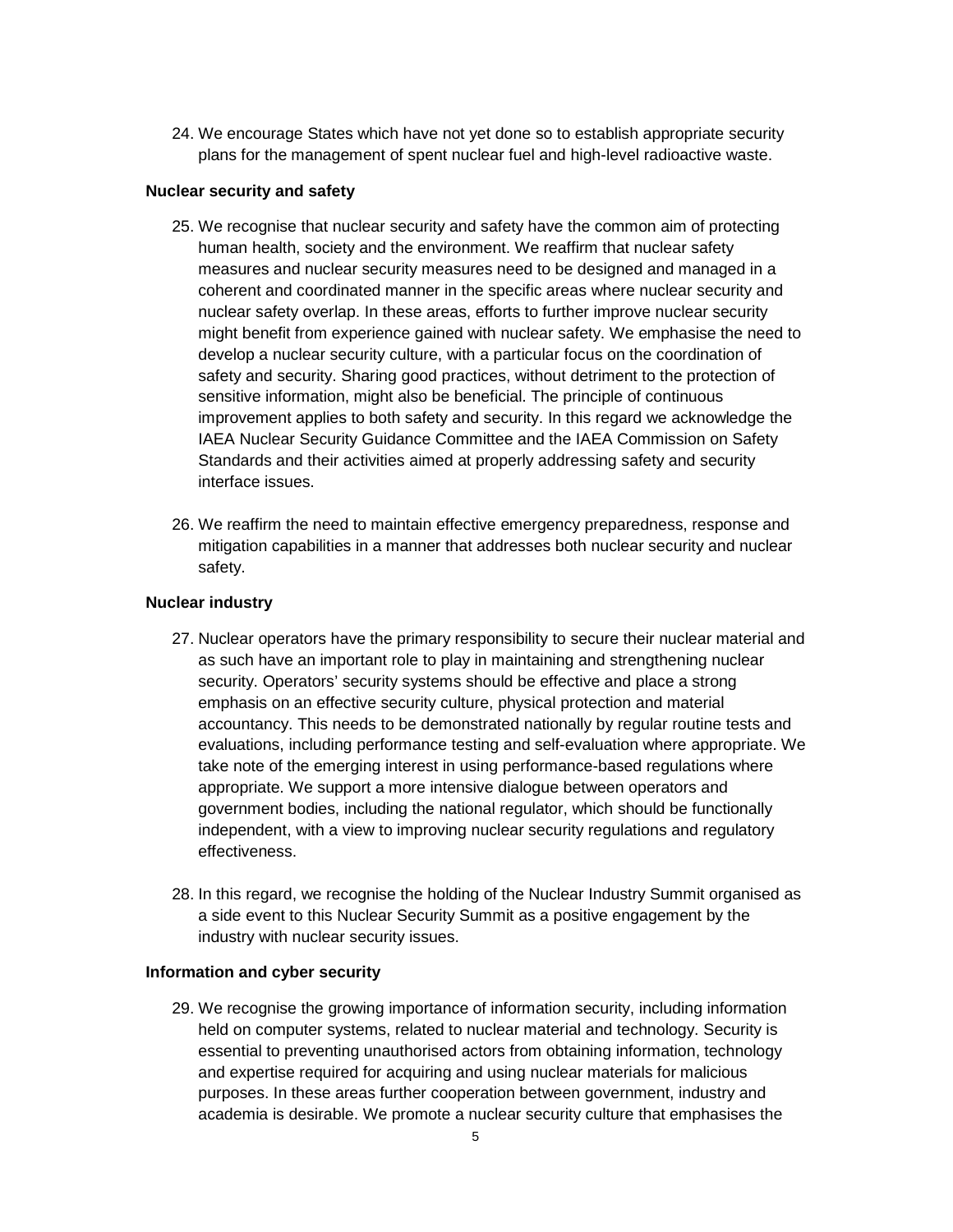need to protect sensitive expertise and information and discourages publication of such information in online media and in public forums.

30. In order to address the growing threat of cyber attacks, including on critical information infrastructure and control systems, and their potential impact on nuclear security, we encourage States and the private sector to take effective risk mitigation measures to ensure that the systems and networks of nuclear facilities are appropriately secured. Unauthorised access to these systems could compromise the safe and secure operation of the facility as well as the confidentiality, integrity and availability of the relevant information.

#### **Nuclear Transportation**

31. We reaffirm our determination to further enhance the security of nuclear and other radioactive materials while in domestic and international transport. We acknowledge that sharing good practices and lessons learned, without detriment to the protection of sensitive information, can be useful contributions to this goal. We encourage States, the relevant industries and centres of excellence to be involved in these efforts at both national and international level.

### **Illicit Trafficking**

32. We underline the vital importance of using all tools at our disposal to locate and secure nuclear material out of regulatory control, including effective export control arrangements and law enforcement mechanisms, to regulate nuclear transfers and counter illicit transfers of nuclear material. In this context legislative measures are necessary to enable national prosecutions. We underscore our commitment to sharing information, best practices and expertise, subject to States' national laws and procedures, through bilateral, regional and multilateral mechanisms in relevant areas such as nuclear detection, forensics, law enforcement, and the development of new technologies to enhance enforcement capacity of customs personnel. We urge States to participate in the IAEA Incident and Trafficking Database and to provide the IAEA with relevant information in a timely manner. In the interest of supporting law enforcement efforts, we encourage States, consistent with their respective national regulations and international obligations, to expand information-sharing, including through INTERPOL and the World Customs Organization (WCO), regarding individuals involved in the illicit trafficking of nuclear or other radioactive materials.

# **Nuclear Forensics**

33. Nuclear forensics is developing into an effective tool for determining the origin of nuclear and other radioactive materials and providing evidence for the prosecution of acts of illicit trafficking and other malicious acts. We welcome the progress and recent development of several instruments that improve the use of traditional forensic methods, and emphasise the need to further develop innovative forensic methods and tools for investigating incidents involving nuclear and other radioactive materials. We encourage further international cooperation, within the IAEA and other relevant international organisations, aimed at connecting and enhancing traditional and nuclear forensics capabilities, where feasible, and establishing national nuclear